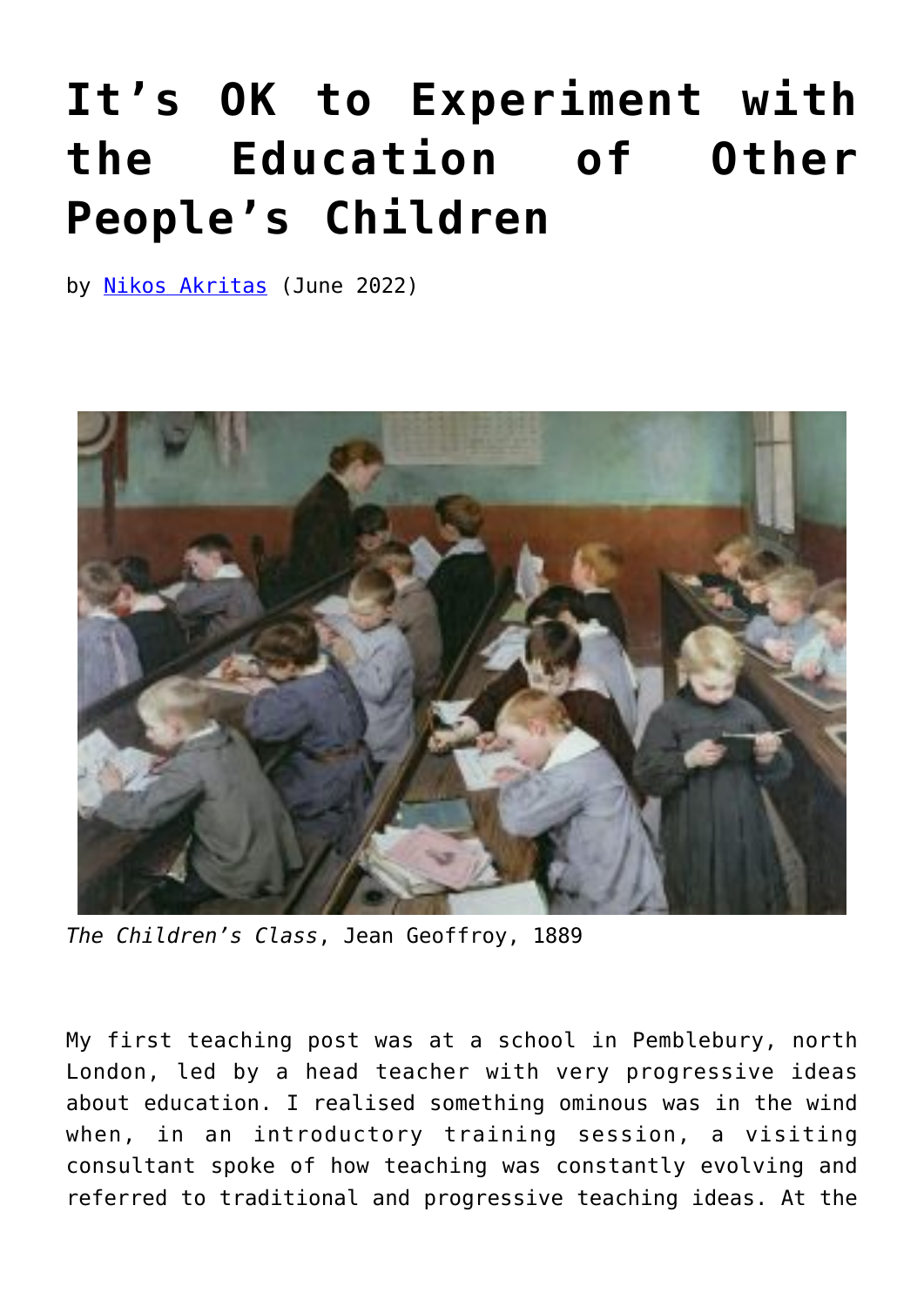end of the session, staff were asked to place themselves in a line across the hall where the training was taking place, in terms of where they thought their own personal perspective lay. I remember being the second to last person standing in line at the traditional end whilst the head was first in line at the other end…

The school itself was close to the border with Hedgefield and had, up until recent years, catered mainly for children from socio-economically deprived families. However, the area around the school had become increasingly gentrified over the previous couple of decades and by the time I got there it was an interesting mix of large numbers of children from middle class backgrounds with some from socio-economically deprived backgrounds.

I was placed in Year 5 (teaching nine to ten year olds) with, surprisingly, another Newly Qualified Teacher (NQT). It was a surprise to both of us that the leadership of the school had decided to put two inexperienced teachers together in a year group; as there were two classes per year group and so we had no experienced teacher on the Year 5 team. We were both anxious about this but tried to make the best of it. Unfortunately, by the time my colleague had completed two years at the school, her experience had put her off teaching in schools forever.

In the meantime, we muddled through. We were each assigned a mentor and I felt lucky to have Gloria, an assistant head teacher, who was experienced enough to provide good guidance but also open-minded and professional enough to have an intelligent discussion about issues we disagreed on. I had a lot of respect for Gloria. She gave good advice, displayed critical thinking and did not shy away from pointing out what needed improving in my practice. Having such a mentor right at the beginning of my teaching career was invaluable.

Gloria's position was interesting. She was a good friend of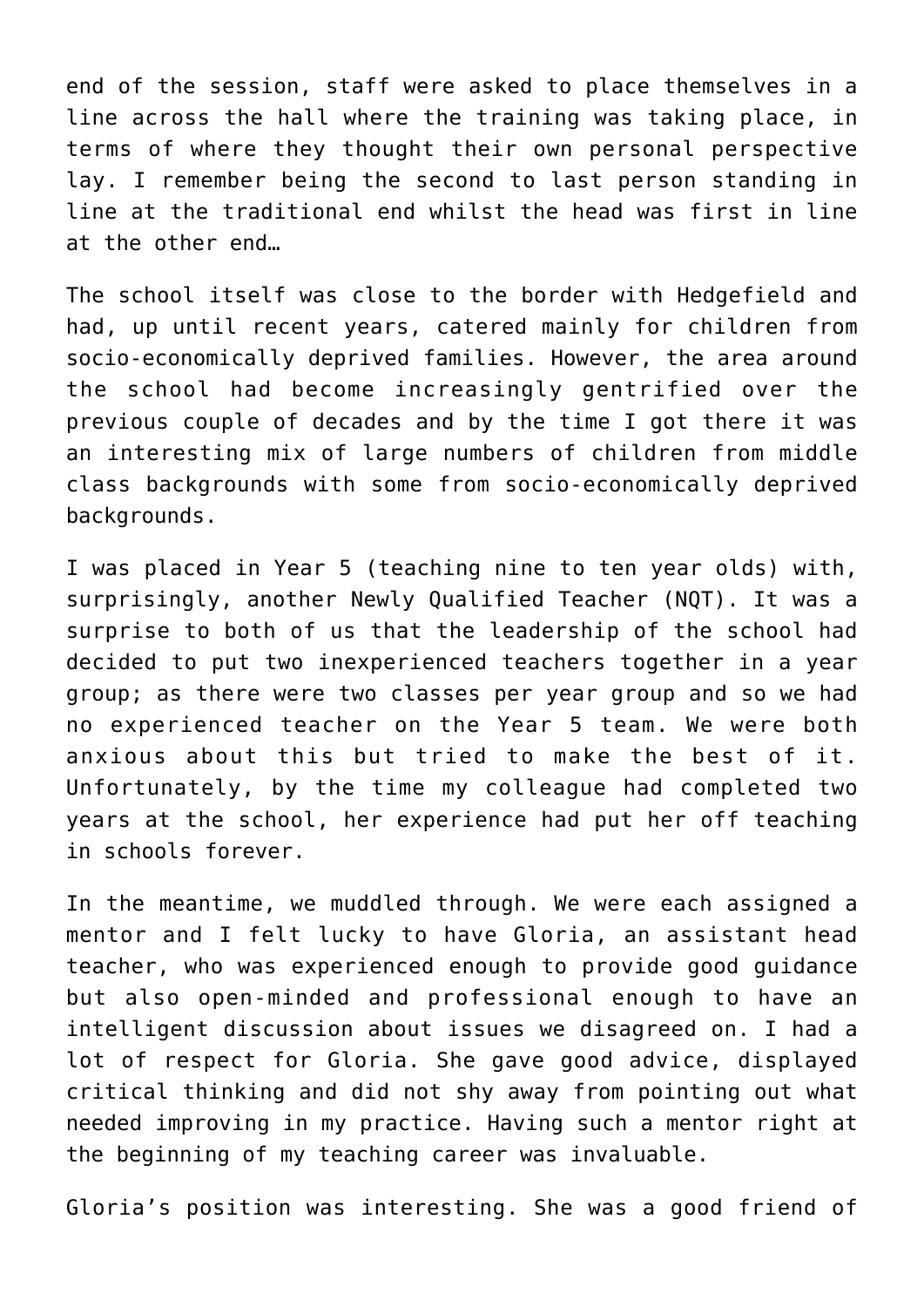the head teacher but didn't always agree with her progressive views, although, of course, she had to be seen to do so. Those progressive views included ideas that have gained increasing popularity in the UK and USA and are prevalent in international schools (especially those that offer the *International Baccalaureate's Primary Years Programme*); a couple of them being *learning through inquiry* and *selfdirection* (part of the *child centred learning* approach). At the time (2006), these were new ideas the school wanted to pilot and didn't even yet have a name for. A working group of teachers was formed and was teamed up with visiting artists across a range of genres.

The group was eventually called *Creative Partnerships* and I was asked to be part of it. There was no direction, no remit and it seemed entirely experimental. The artists generated all sorts of ideas about how to introduce more creativity into classrooms and, although I would have considered these projects interesting outside of school, I couldn't help but worry what impact such experimentation would have on the pupils' education.

Projects which took children off course or on a tangential *learning journey*, as it was referred to, ate into school time which could not be clawed back. It was all very wishy-washy and fuzzy. There was talk of creating large art installations with children to excite their wonder and curiosity but all the while I was thinking: what about their maths knowledge, their reading and writing skills and all the subjects this impacted on – hours and hours of teaching and learning the children would miss out on – which would amount to days and even weeks of learning when one totalled up the hours of distraction.

I expressed concerns to this effect but the consensus from the artists and many of my colleagues was that it was all learning and rich experience for the children. I agreed with those assertions but still questioned whether we could afford to lose so much valuable time not teaching all the other things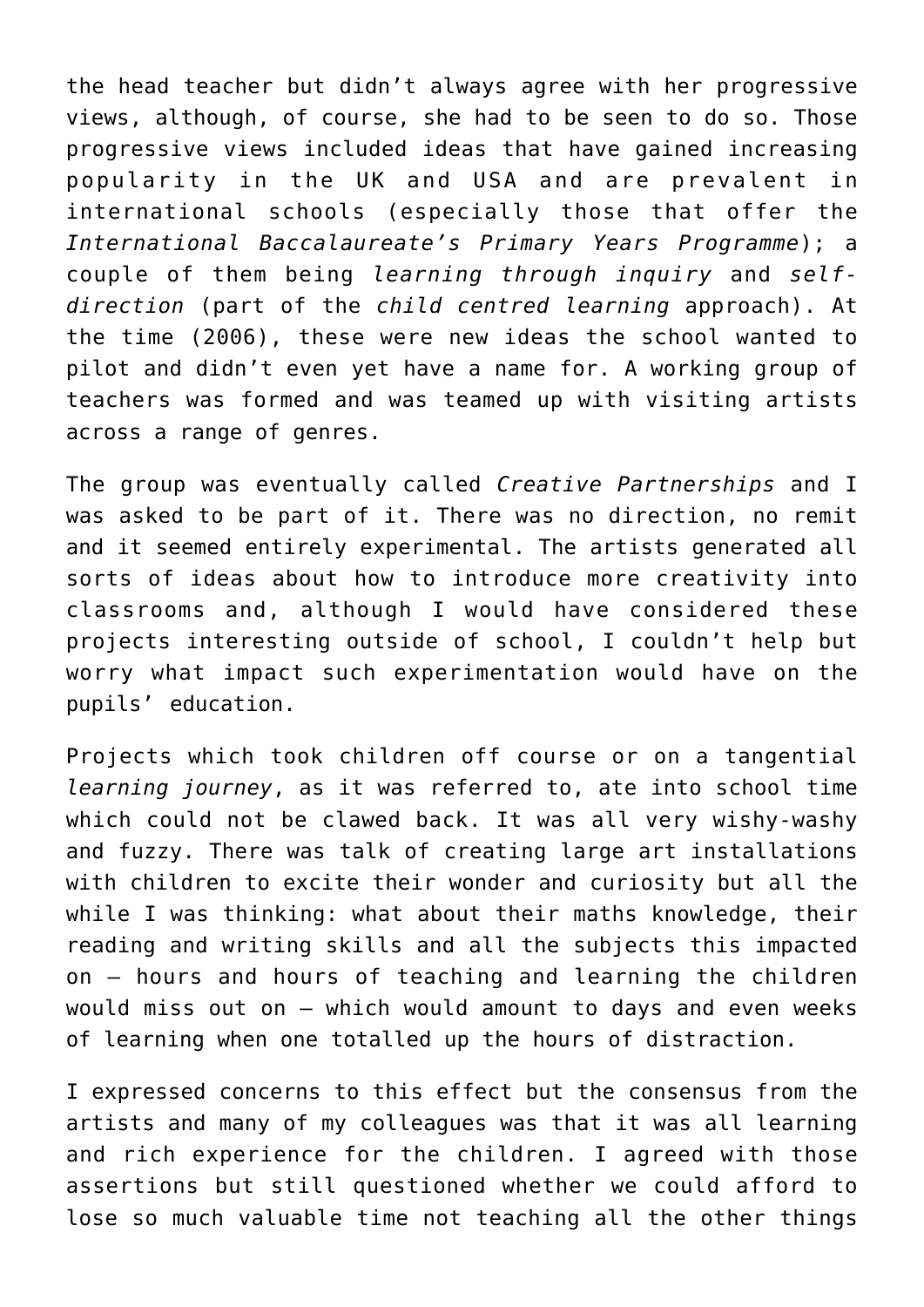we were supposed to cover in the National Curriculum. It was ultimately the children who would lose out on valuable knowledge which would place them at a disadvantage to their peers when it came to exams – the dreaded SATs!

<span id="page-3-0"></span>I did not express this final point to the group. To do so would have been seen as not understanding education at all and in cahoots with the government and the likes of Chris Woodhead. $[1]$  This was an example of teachers knowing better and gambling with the education of others' children. It is also a reason why *pupil voice* should be limited, as it is increasingly being used to justify pupil choice in such matters. How many children would choose to spend time on what most people understand as teaching and learning activities over such fun projects?

However, being an NQT, I was willing to be flexible, especially when faced with the assertions of my more experienced colleagues. But I knew in my gut this was detrimental not just to children's education but also their view of education. Not only was a lot of teaching time wasted on these superfluous, directionless, experimental ideas, we were also to allow children to choose their own topics for a whole term and pursue these. The idea goes as follows: allowing complete choice makes the learning *relevant* to children and therefore more engaging – something very much espoused by primary schools. This I was strongly against but was in a minority of one and so kept quiet; although I expressed my concerns to Gloria who shared them.

<span id="page-3-1"></span>Children of this age do not yet have the research skills or breadth of knowledge to make sensible, informed decisions and go about conducting their *inquiries*. If children know nothing about a particular topic how can they possibly consider it as an area of inquiry? To quote Theodore Dalrymple, fully understanding the zeitgeist of progressive ideas in education and the insularity it fosters, "Education should not be relevant to a child's life but to teach him what is relevant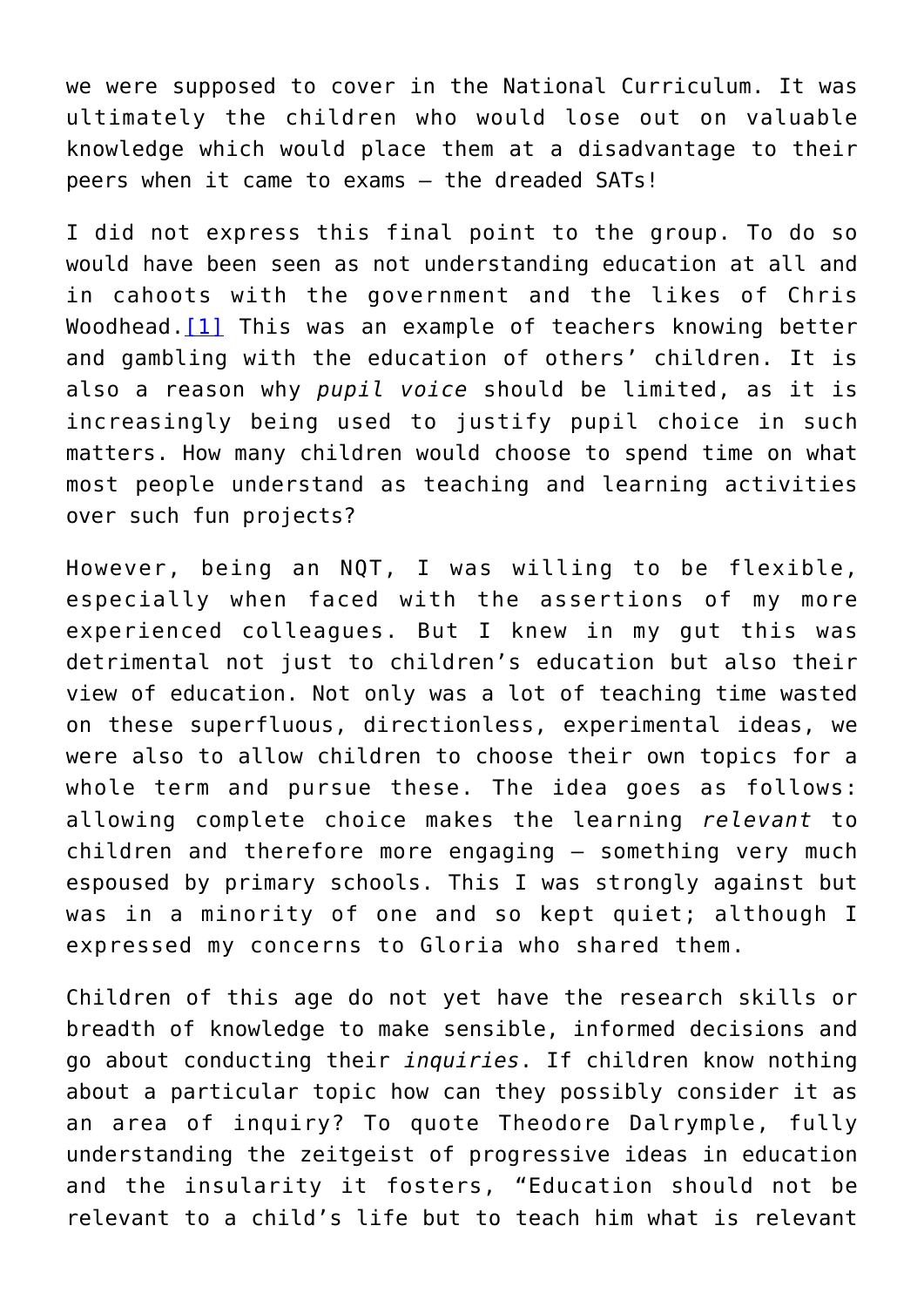to him."[\[2\]](#page-9-1)

Going against thinking such as Dalrymple's, leads to a selfcentredeness which undermines a child's ability to engage with the wider world. Interestingly, these progressive ideas in education were originally championed by the likes of John Dewey, who also held progressive ideas about how society needed changing. Here, possibly, is the root of the deep distrust of any form of expertise (relativism); disrespect for authority; and unhealthy cynicism towards any ideas contrary to progressive liberal ones, which children in the UK state sector are being indoctrinated with.

Surely teaching is about opening worlds up to children, as much as fostering their own interests. On topics they have a superficial acquaintance with, they will have poorly informed opinions and deepening their knowledge in those particular areas will help them develop better informed ones. It is why we have a national curriculum, to ensure children are acquainted with certain facts and ideas in literature, history, science, etc. Adults can argue over what a national curriculum should include but to not have one, or to have one and ignore it, leads to a dangerous *laissez-faire* situation, where it is pot luck what sort of education children receive.

In addition, children, especially young children, do not have the maturity to choose something other than what they find fun and think they will have further opportunity to enjoy. Most children, given the choice between learning and play will choose play. Given the opportunity to pursue their own topics and areas of learning only extends their thinking in the direction of choosing something where they can include more play activities. This, to my mind, is to fail children in our fiduciary duties.

It is our responsibility, as educators, to prepare children for life beyond the classroom and beyond childhood. Indulging them in their own personal (extremely limited) views of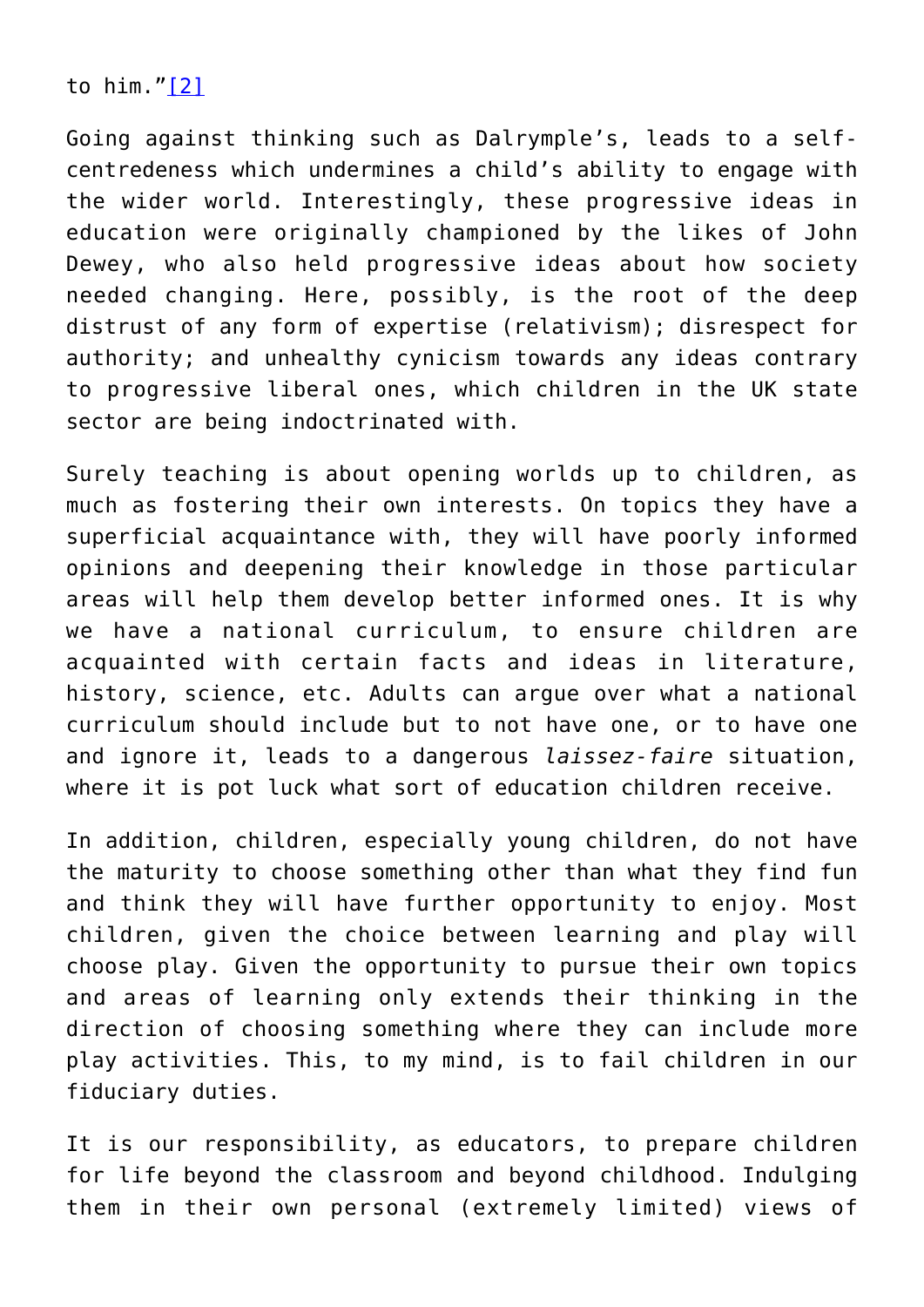educational pursuit, which they have no wider understanding of as children, is to fail in our duties and obligations. It also engenders a mind-set of the world evolving around each child; if they feel something is not relevant to them then it isn't relevant at all. This is surely neglect.

Just as worrying, whilst this *Creative Partnerships* experiment was taking place parents were not informed about what was happening. How many, I wondered, would be happy knowing what was going on in the classroom (which was effectively replacing the nationally prescribed areas of learning and knowledge they assumed were being taught)? The only parent of a child in my class who expressed concern was able to by virtue of the fact she worked at the school and so was privy to what was happening. She was not impressed and expressed concerns with the divergence from the National Curriculum and formal education she wanted her child to receive.

The following year, one other parent expressed concerns. She happened to be a teacher at another school and felt an activity I had given the children did not have enough direction. She did not approach me but expressed these views to a senior member of staff. I was only informed of them when the head teacher summoned me and demanded an explanation. By this time there was friction between myself and Lilith (the head teacher) and it seemed this issue was now being used for political purposes.

Lilith criticized the activity I had set but I pointed out that I agreed with the parent; that the whole exercise lacked structure because there was no guidance or structure regarding the *Creative Partnerships* scheme and as a fairly new, inexperienced, teacher I could not see how the vague ideas that were bandied about by scheme members could be aligned with National Curriculum outcomes. Lilith paused in her criticism, seeming to take on board the lack of structure of the scheme she had signed up to and championed might have its flaws. She suggested I speak to my mentor about how to take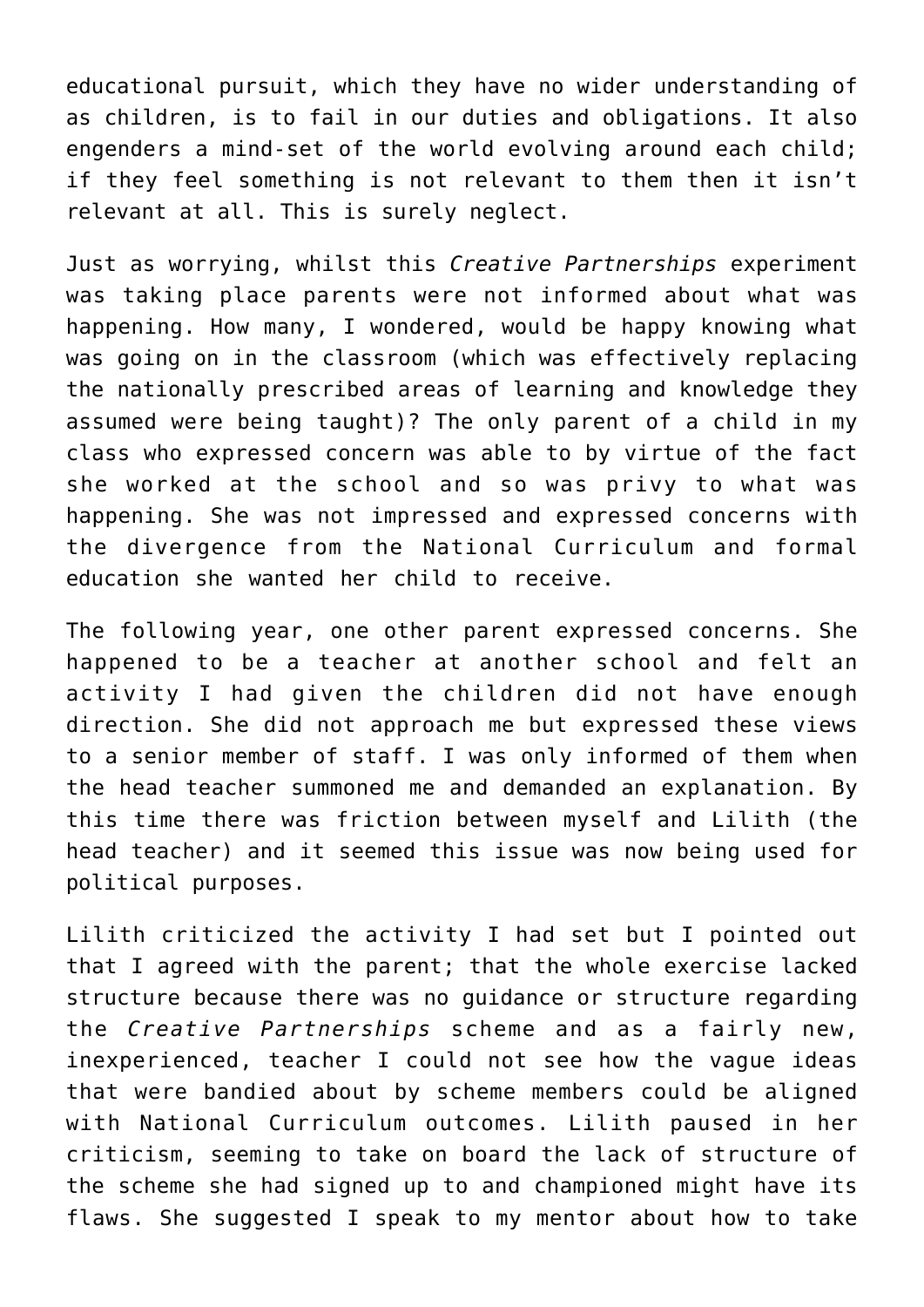things forward.

Over a decade on, and having gained experience of working in international schools which claim to deliver the *Primary Years Program* (PYP), I now understand Lilith garnered her ideas directly from the PYP rather than introduced something cutting edge, which some of my colleagues mistook her ideas for. Now I have a better understanding of the concepts underpinning the PYP, including *child-centred learning* and *ownership* of learning, or the other buzz word used (the world of education is notoriously susceptible to buzz words) *agency*, I am even more of the opinion these ideas are not only detrimental to most children but are the cause of much that is wrong in current educational practice and achievement, or lack thereof, and the pathologies present in school and college leavers.

The self-centredeness such an approach to learning engenders not only hampers the widening of horizons but of empathy; critical thought; tolerance for differing opinion and free speech; and fosters a susceptibility to indoctrination – in this respect with progressive liberal views. Fine, if one subscribes to progressive liberal ideas (and doesn't care if they are followed unquestioningly, rather than subjected to rational scrutiny) but for those parents and teachers who do not and would prefer minds which were open to a range of opinions and ideas? Or recognize the limitations of, and necessity of being able to critically analyze, progressive liberal views?

<span id="page-6-0"></span>In addition, it favours children who are already academically inclined and well supported at home. As a consequence, children whose parents have limited or no understanding of how the world of schools and education work are placed at a distinct disadvantage by such a system. This has been argued since the 1970s by British Sociologist Basil Bernstein, and the authors of a relatively recent article concluded, "It is clear that some pupils benefit more from this kind of approach [child centred learning] than others. Those who benefit the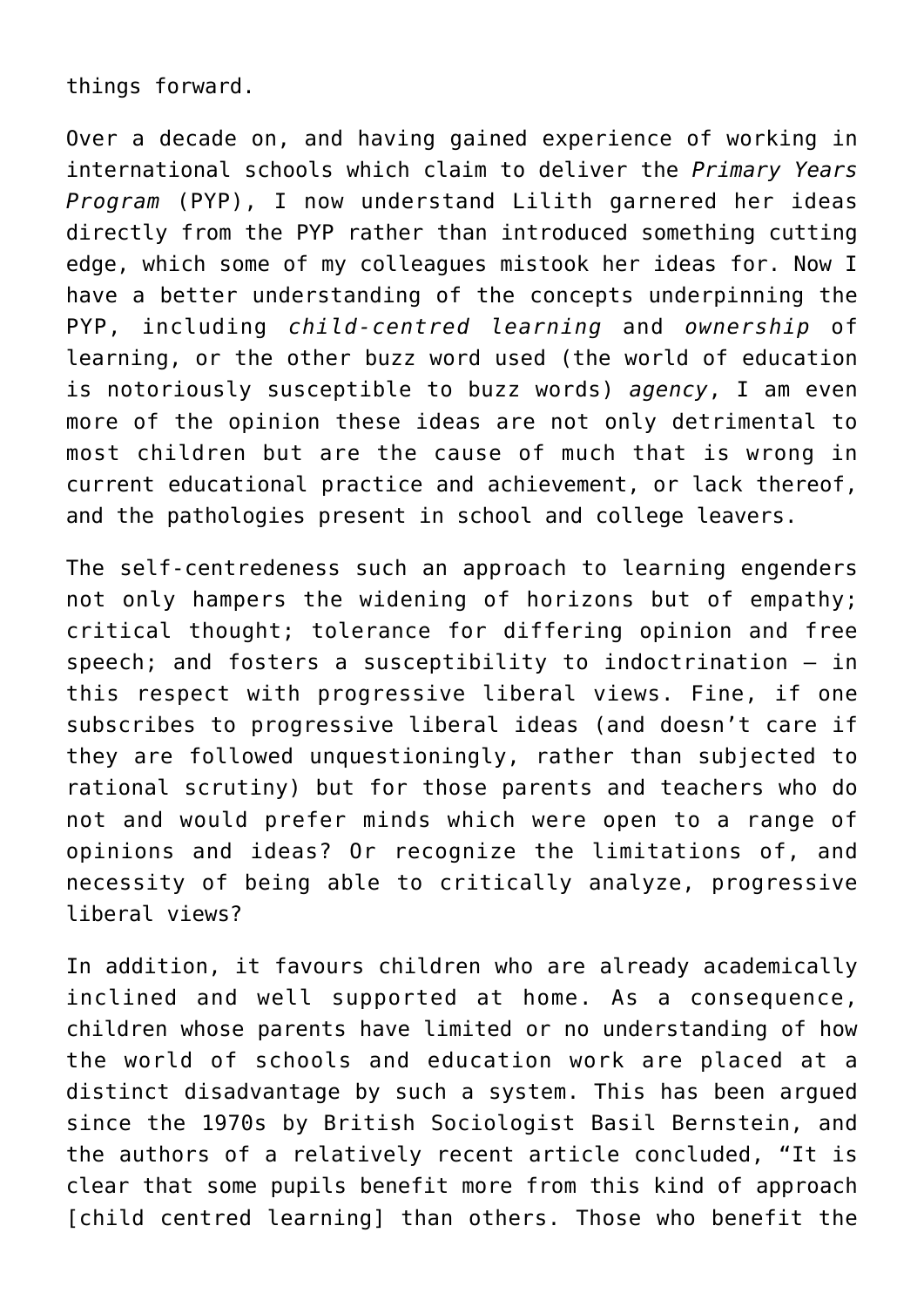least are the poorer children and boys."[\[3\]](#page-9-2) Children whose parents do not understand this, or don't care, are completely reliant on the school system to provide a good education.

<span id="page-7-0"></span>There isn't enough research on the effectiveness of childcentred learning on education outcomes but one early research paper found, "…students of the open school [child centred approach] had significantly lower overall levels of academic achievement. These differences were especially noticeable in arithmetic computation, as well as in reading, and the other reading related achievement areas.["\[4\]](#page-9-3) Professor John Hattie's research, over the last two decades, only seems to add statistical weight to these findings.[\[5\]](#page-9-4) Katherine Birbalsingh's *Michaela Community School* has made the conscious move away from these destructive liberal-left ideas, reintroducing the concept of discipline and responsibility in schools. Early indications are that it is working, with the school's first GCSE results, "rank[ing] among the best in the country."[\[6\]](#page-9-5)

<span id="page-7-3"></span><span id="page-7-2"></span><span id="page-7-1"></span>As Birbalsingh has been at pains to point out, our current system, "keeps poor children poor" and, much as I hate to admit it, I have to agree with Michael Gove's assertion of a *progressive betrayal* of the poorest children in UK schools. Gove asserted these *enemies of promise,* "have been actively trying to prevent millions of our poorest children getting the education they need." $[7]$  However, I do not believe this is intentional. Child-centred learning proponents, with all the other ideas they bring with this approach, are genuinely convinced this is the way to go – the *holy grail* of education. Failing to recognise its insufficiencies suits some but fails many. I would reword Gove's statement slightly. Liberals in our education system, pushing progressive ideologies *have prevented* millions of our poorest children getting the education they need for decades.

Those who disagree should consider how irresponsible it is of adults to put so much responsibility in the hands of young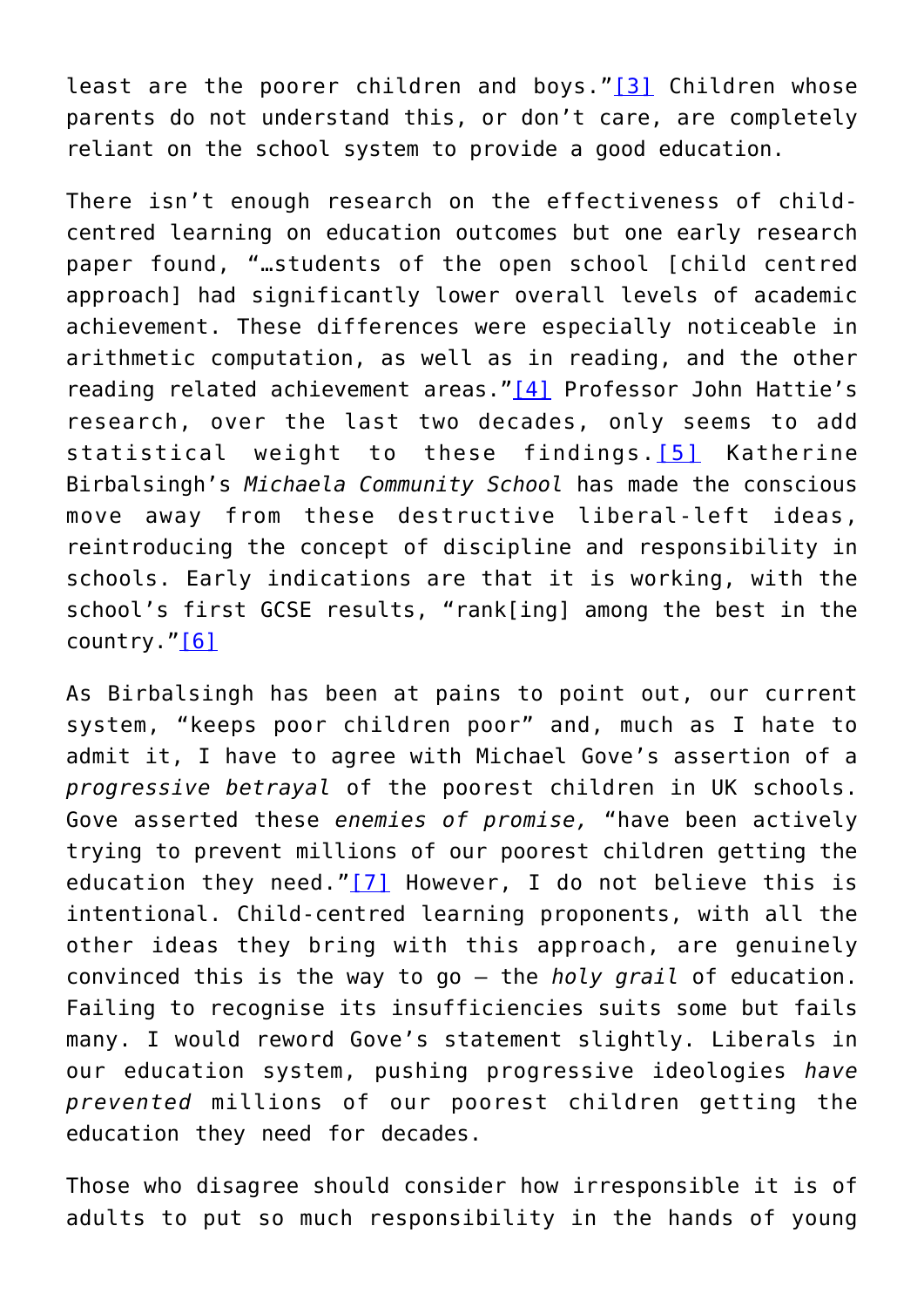children to direct their own learning. *Agency* is something that should be nurtured and *responsibility* devolved as a gradual process, much as parents do as their children get older, but too much at a very young age is harmful for educational, social and psychological development. Time and again, in my experience, it is parents, wanting the best for their children, who express concern with these progressive ideas about education. Educators should take stock of the patronizing attitude they know best because they are entrusted with children's education, especially those that gamble with the future of other people's children and not their own.

It seems many primary school leaders have a view of schools being some fantasy world of joyous experience for children, almost like an all-day play centre. Their ideas on education are very different from those of most parents. It is important children enjoy their time at school but this is not the same as making this the ultimate goal. The priority is education. How teachers and schools can deliver that without compromise by making learning experiences fun is significant, but we mustn't lose sight of the goal in the process.

In addition, children also need to learn as they get older that life and work are not all fun, joyous, entertaining experiences and that they must learn to persevere and deal with difficulties and boredom; that they will often have to do things they do not necessarily like or want to do. We do children a disservice by presenting schools and education as entertainment (or, as one job ad I saw put it, delivering the 'scientific principle of edutainment'), constantly interesting and exciting. How will they cope with life and work when it isn't? We create a fantasy world which ultimately dooms many children to extreme disappointment in the future, when life does not live up to the constant stimulation they have become accustomed to, and we set them up for failure when they cannot cope with life beyond the classroom.

*\*Names and place names have been changed by Mr Akritas, "in an*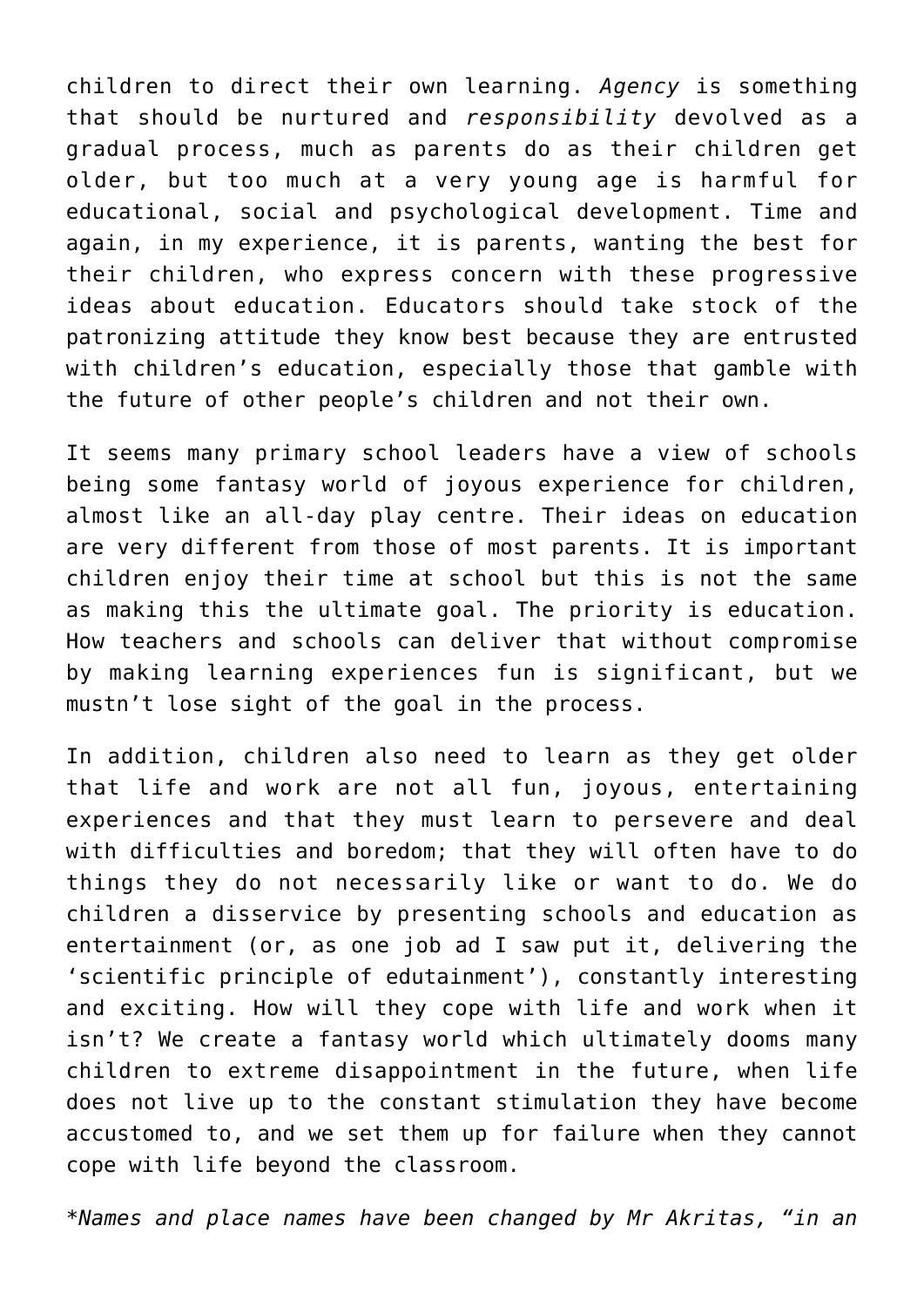*attempt to avoid having to deal with further asininities."*

<span id="page-9-0"></span>[\[1\]](#page-3-0) Chris Woodhead was [Chief Inspector of Schools for](https://en.wikipedia.org/wiki/Her_Majesty%27s_Chief_Inspector_of_Schools_in_England) [England](https://en.wikipedia.org/wiki/Her_Majesty%27s_Chief_Inspector_of_Schools_in_England) from 1994 to 2000

<span id="page-9-2"></span><span id="page-9-1"></span>[\[2\]](#page-3-1) 'Theodore Dalrymple: Britain's Vanishing Culture & Character' in interview with Peter Whittle, <https://www.youtube.com/watch?v=fgGs5pyS4Gg> [\[3\]](#page-6-0) Power S, Rhys M, Taylor C, Waldron S, 'How child-centred education favours some learners more than others' Review of Education DOI: 10.1002/rev3.3137 [http://orca.cf.ac.uk/114526/8/Power\\_et\\_al-2018-Review\\_of\\_Educa](http://orca.cf.ac.uk/114526/8/Power_et_al-2018-Review_of_Education.pdf) [tion.pdf](http://orca.cf.ac.uk/114526/8/Power_et_al-2018-Review_of_Education.pdf)

<span id="page-9-3"></span>[\[4\]](#page-7-0) Wright, Robert J. 'The Affective and Cognitive Consequences of an Open Education Elementary School' American Educational Research Journal, Vol. 12, No. 4 (Autumn, 1975), pp. 449-465

<span id="page-9-4"></span>[\[5\]](#page-7-1) Hattie, John 'Hattie Ranking: 252 Influences And Effect Sizes Related To Student Achievement' [https://visible-learning.org/hattie-ranking-influences-effect](https://visible-learning.org/hattie-ranking-influences-effect-sizes-learning-achievement/)[sizes-learning-achievement/](https://visible-learning.org/hattie-ranking-influences-effect-sizes-learning-achievement/)

<span id="page-9-5"></span>[\[6\]](#page-7-2) [Weale,](https://www.theguardian.com/profile/sallyweale) Sally 'Controversial Michaela free school delights in GCSE success' *The Guardian*, 22 August 2019 [https://www.theguardian.com/education/2019/aug/22/controversia](https://www.theguardian.com/education/2019/aug/22/controversial-michaela-free-school-delights-in-gcse-success) [l-michaela-free-school-delights-in-gcse-success](https://www.theguardian.com/education/2019/aug/22/controversial-michaela-free-school-delights-in-gcse-success)

<span id="page-9-6"></span>[\[7\]](#page-7-3) [Gove, Michael 'I refuse to surrender to the Marxist](https://www.newenglishreview.org/%20Gove,%20Michael%20) [teachers hell-bent on destroying our schools: Education](https://www.newenglishreview.org/%20Gove,%20Michael%20) [Secretary berates 'the new enemies of promise' for opposing](https://www.newenglishreview.org/%20Gove,%20Michael%20) [his plans'](https://www.newenglishreview.org/%20Gove,%20Michael%20) *[Daily Mail](https://www.newenglishreview.org/%20Gove,%20Michael%20)*[, 23 March 2013](https://www.newenglishreview.org/%20Gove,%20Michael%20) [https://www.dailymail.co.uk/debate/article-2298146/I-refuse-su](https://www.newenglishreview.org/%20Gove,%20Michael%20) [rrender-Marxist-teachers-hell-bent-destroying-schools-](https://www.newenglishreview.org/%20Gove,%20Michael%20)[Education-Secretary-berates-new-enemies-promise-opposing](https://www.newenglishreview.org/%20Gove,%20Michael%20)[plans.html](https://www.newenglishreview.org/%20Gove,%20Michael%20)